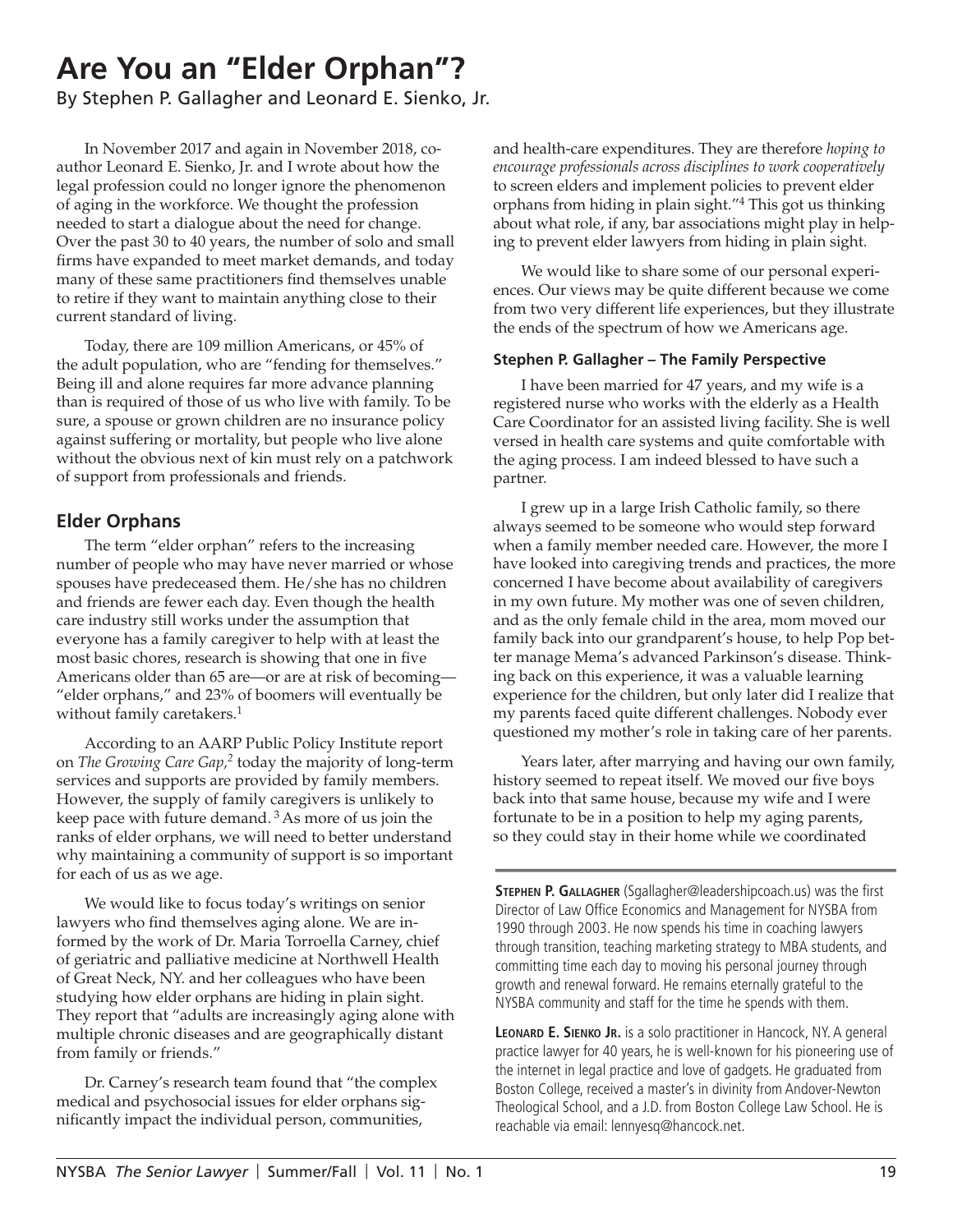doctor's visits, nursing care, and I was still able to coach youth baseball and basketball. Times have changed, so we have no expectations that our children will be in a position to provide this same level of care. We understand that greater planning and savings are needed on our behalf, because it is clear that we both need to be thinking as potential elder orphans.

I recently met with a friend who I had not seen in quite a while. She told me that she and her husband had just sold their house and they were moving into a continuing care retirement community. I knew my friend has been battling metastatic breast cancer, but I did not know that her husband was fighting his own prostate cancer. They do not have any children as they married later in life. Neither could negotiate the stairs any longer. She did tell me that "they should have made this move years ago."

I never thought of myself as ever aging alone as an "elder orphan," but I am now looking at this under a whole new light. Our research has convinced me that the rules governing family caregiving have changed, and I have a great deal of homework still to do.

although I may have lain down on my bed, I couldn't get up. I could reach my iPhone and called for "help." The mechanics of remotely letting the emergency personnel into my house with the alarm system and directing them to the bedroom on the second floor were complicated, especially when I most resembled a turtle flipped over on its back. The EMTs got me up and it was later discovered that I had broken ribs, which took two months of sleeping upright in a recliner to resolve, but that's another orphan's tale of woe.

For me it is hard to find a more vivid example of just how alone I am. The cat is a great comfort to me, but he can't call for help and I admit I am concerned about who will care for him and his counterpart at the office. My best legal efforts resulted in a testamentary pet trust.

I try to compensate for my solitary state with technology; e.g., the iPhone and/or the cellular Apple Watch 3.0, which can call for "help" are always with me. I'm looking forward to my new cellular contract and an updated Apple Watch 4.0, with "fall detection" and an EKG sensor.

*Working past "normal" retirement age is one of the fastest growing trends in America. Many boomers don't want to slow down, and many can't afford to do so.* 

#### **Leonard E. Sienko Jr. – Home Alone**

I check the box on the form that says "Single-Never Married." I have no spouse, no significant other, no partner(s), no siblings. My meaningful relationship in my life was as an only child, who was cared for by his parents and who cared for them—literally.

I was the caregiver for my father who passed away at age 95 and my mother, who died in her 89th year. Mom died a year and a half after Dad, so there were a couple of very busy years, with doctors, hospitals, nursing facilities, and hospice. The result of my experience is that I have no illusions about who and what I am and what I can expect as an "elder orphan."

If I needed confirmation of my isolation, I received it this Fall, the day before Halloween. I was hurrying to put out the garbage and failed to notice the wet leaves on the porch steps. I fell and, embarrassingly close to the cliche, "…I couldn't get up…". I always have my iPhone or my Apple Watch version 3.0 on my person, so I was able to call 911 from my prone position and direct the rescue squad personnel to where I lay out of sight. They got me on my feet and "signed off" with a promise to see my doctor the next day. My medical nonchalance was rewarded at about 3:00 a.m. when I discovered that,

## **Understanding the Aging Process: By the Numbers**

Working past "normal" retirement age is one of the fastest growing trends in America. Many boomers don't want to slow down, and many can't afford to do so. In a word, they want to *rewire, not retire.* For those with children and the arrival of grandchildren, it is often a time to refine your babysitting skills and begin celebrating your children's accomplishments.

Research shows that on the health front, the share of individuals who have difficulty performing basic activities of daily living (e.g., bathing or eating) or more complex instrumental activities of daily ;iving (e.g., cooking or shopping) increases dramatically after age 75. These conditions can require professional in-home care or even long-term care at an institutional facility, both of which are often prohibitively expensive.5

Routine activities for daily living may become more challenging as we age due to lack of mobility, strength, balance, or other physical or mental infirmities. People of any age may temporarily or permanently lose the ability to care for themselves, but the odds go up dramatically as we get older, so putting a network of support in place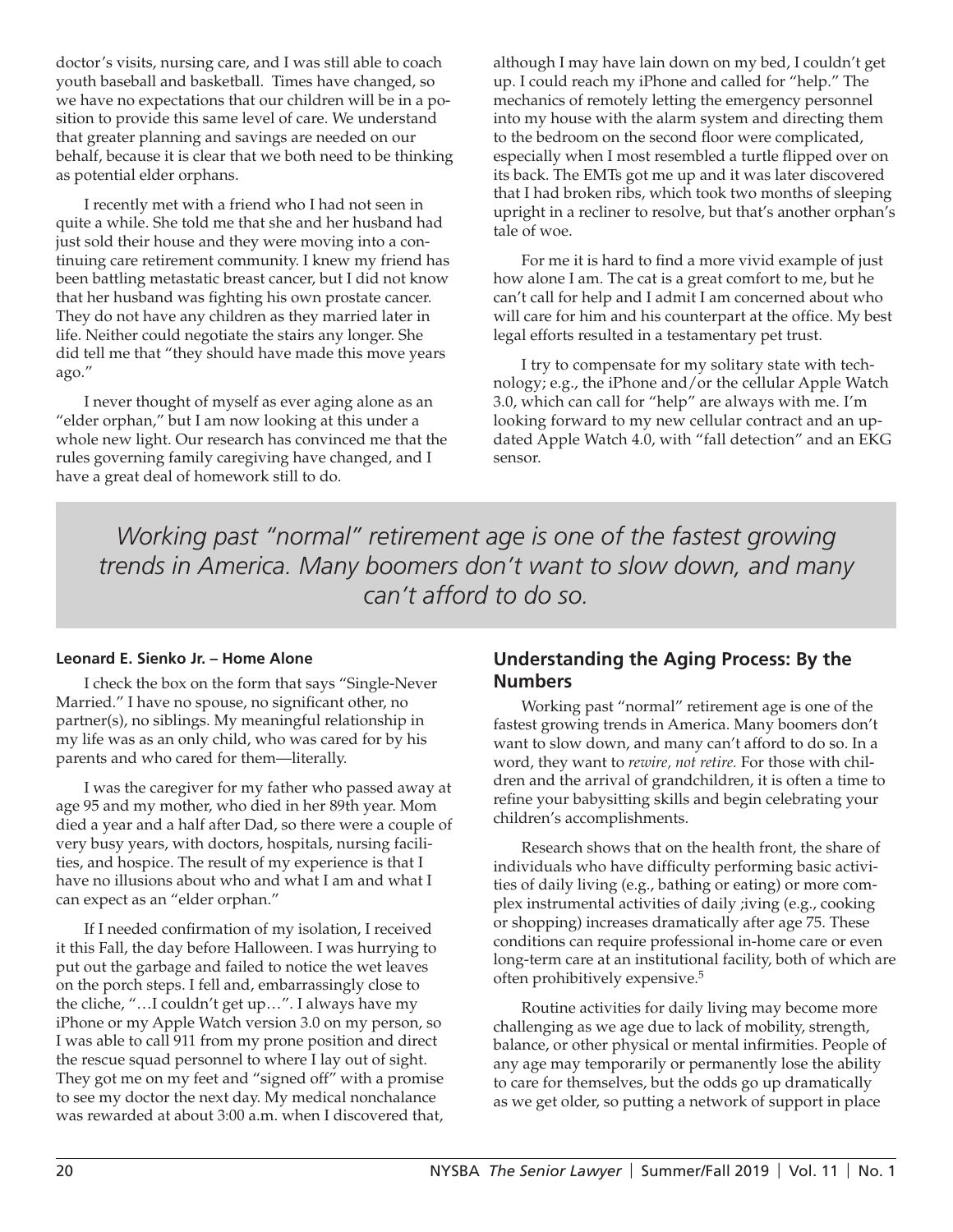before you need one is today's challenge whether you have family or not.

After the age of 85, the likelihood of needing assistance with one or more activities of daily living increases dramatically. In a 2009 study by the Institute on Aging,<sup>6</sup> 40% of men and 53% of women age 85 or over reported needing help with at least one of the basic self-care tasks essential to maintaining grooming standards and good health.

Nobody wants to think about the prospect of failing mental capability in later years, but it's another issue we all have to think about and address. An estimated 10 million Americans have dementia or cognitive impairment with 2 million new cases reported every year.<sup>7</sup> "The incidence of cognitive decline begins rising after age 75, with the rate of dementia growing quickly from 7 percent for people in their early 70s to roughly a quarter for those in their early 80s, raising the risk of financial mistakes or fraud.8

As we grow into our 80s and 90s most of us will begin to face more life-limiting challenges. The big question for us now is how best to prepare for these challenges? Even if you have no adult children around to serve as a safety net, the sensible path for all of us is to make some decisions now while we can get around and our brains are still sharp. By the year 2050, the over-85 age group will triple as a percentage of the population. and they estimate that close to one-third of those who reach age 85 will experience some level of dementia.

We are all living longer, so that means more people will be aging with debilitating, age-related chronic conditions like Alzheimer's disease, Parkinson's, arthritis, diabetes, etc. The "Boomer" generation is now at caregiving age, and soon many of "us" will need care ourselves. It stands to reason that people who are aging alone, or will be aging alone, need to make plans when they are independent and functional. We just cannot wait for that misstep on black ice to take action. We all need to start now to learn more about the resources in each of our communities and the appropriate time to start using them.

Susan B. Garland wrote a piece for *The New York Times—Retiring Section* where she reported, "the caregiver support ratio is expected to plummet as boomers' transition from caregivers into old age. The decades of the 2010s and 2020s will be a period of transition, as boomers age out of the peak caregiving years and the oldest boomers age into the 80-plus high-risk years. The departure of the boomers from the peak caregiving years will mean that the population aged 45–64 is projected to increase by only 1 percent between 2010 and 2030. During the same period, the 80-plus population is projected to increase by a whopping 79 percent.<sup>9</sup>

The number of potential caregivers per person aged 80-plus is expected to accelerate during the 2020s—from 6.1 to 4.1 in 2030—especially when the oldest boomers start turning 80 years old in 2026."10 That ratio could sink to 3 to 1 by 2050, when all boomers will be in the high-risk years of late life.<sup>11</sup>

## **Consider Where—and How—You Might Like to Age**

While you're still healthy, you need to begin exploring where the best place might be for you to live. Should you move closer to family or is it time to seek a warmer climate? How close to doctors and hospitals are you? How accessible are your network of friends? Is public transportation available in your area?

This is the time to explore options for moving into a senior community or an assisted living facility—often an ideal option for some who can afford it. Take time to investigate continuous care retirement communities (CCRCs) and life-care communities. These are wonderful living options for people without family support systems. They are also the most expensive options with amenities beyond what you would find in an assisted living community. You must be prepared to move in while you are still independent.

You may wish to explore how you can join other elder orphans in your own shared living space, where the household jointly benefits from shared care. To be sure, older cohabitors are still rare, totaling just 2% of adults 65 and older. But their numbers are expected to keep rising because baby boomers are more likely than prior generations to be never married or divorced as they enter older adulthood.12

The University of Southern Illinois is experimenting with new 600 square foot "tiny" houses on campus to try to address some big issues associated with aging. They are hoping to find out if elders can live independently—and with better quality of life—in a compact house equipped with smart home technology? Could college students live alongside elders in communities of tiny houses, benefitting both young and old? USI researchers want to turn the perception of growing old on its head, unlocking new strategies to help seniors "age in place."<sup>13</sup>

#### **Stephen P. Gallagher – Moving Home**

After retiring from my full-time position with the bar association, my wife and I decided to move back to our family home in Pennsylvania. We explored moving to a warmer climate, but we decided to update the kitchen and install handrails in the bathrooms, so we were able to stay put. The mortgage was paid and we could walk to the train and be in Center City in 30 minutes. If navigating stairs became a problem, we knew we could convert our den back into a bedroom as it was in the past. We also knew we wanted to keep a bedroom for the children and grandchildren when they came to visit.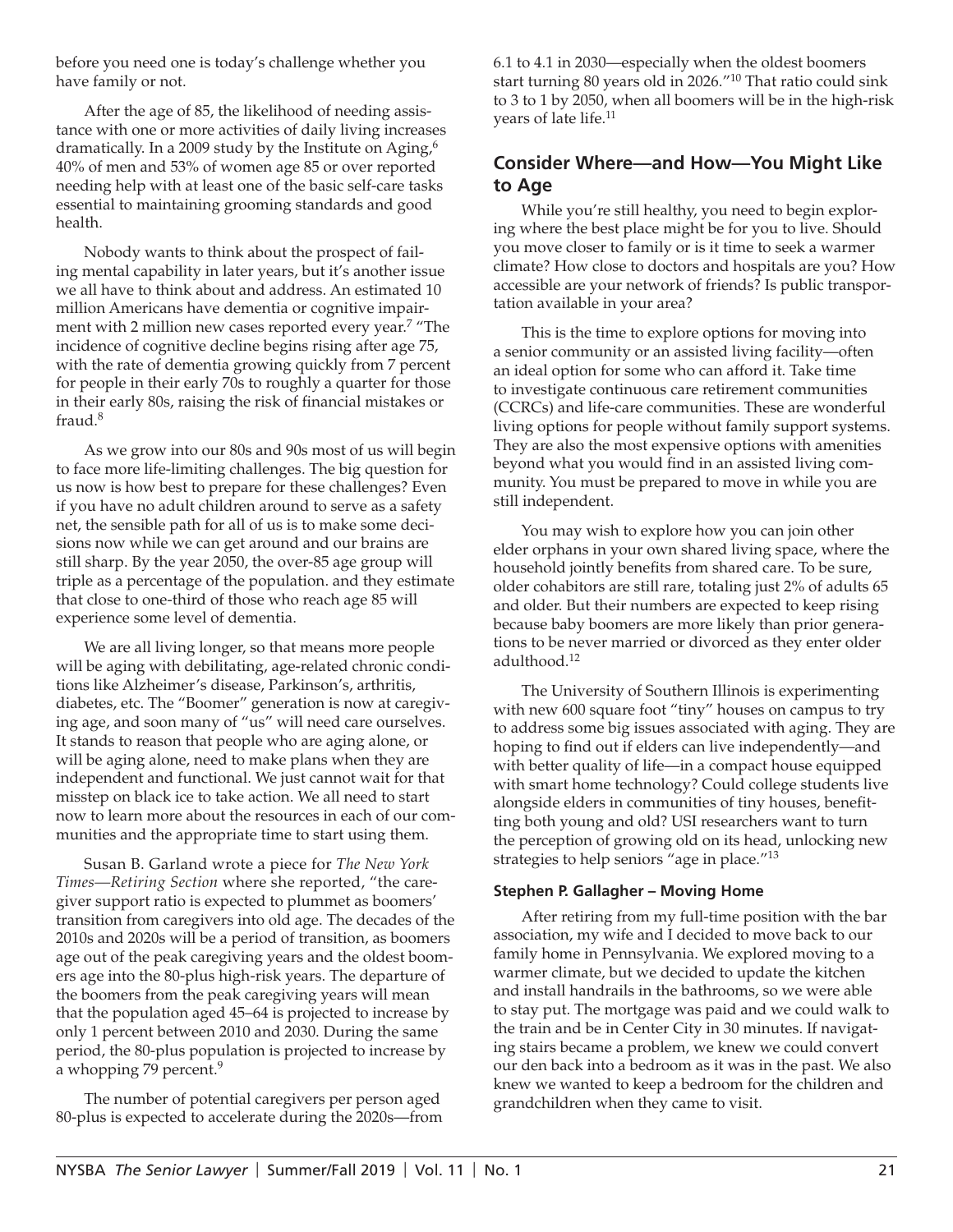#### **Leonard E. Sienko Jr. – Home Alone**

I am convinced that a smaller, more compact living area is one answer to my aging, leading to reduced mobility. My doctor thinks exercise is the answer, but what does he know? Stairs are the main enemy. Not only do they require effort, the danger of falls is ever present. I find the tiny houses attractive. I'll gladly trade space for no stairs.

My future abode will have to consist of one floor with "no stairs" living quarters, equipped with every possible piece of "intelligent house" gear. Ideally, this residence would be within a "continuum of care" setting, in which services are provided by people who are available 24/7. I'm assuming some major medical catastrophe (stroke or heart failure) will trigger my need to move. Let's hope the real estate market will let me sell my home and office before the increased costs are needed.

The irony would be my living with a lot of technology to make life easier; but being subject to dementia, rendering all of my gadgets useless junk.

Now I have what I refer to as the "light bulb problem." My heart and diabetes medications do an excellent job of keeping my blood pressure and blood sugar readings within bounds, but not without side effects. One of the side effects may be dizziness upon rising or while elevated. I no longer can climb the step stool to change a light bulb, but must rely on my cleaning service.

If I can sell the family house and my small office building, then, like most folks with vague plans, I'd prefer "…someplace where it's warm all the time…". Visions of sunny beaches are what one imagines when thinking of retirement. If I can't liquidate my major assets, then I may have to hibernate for a few more upstate New York winters.

Meal delivery services were one of my first coping methods after my parents died. I had assumed the last several years of menu planning, marketing, and cooking, just starting to use Blue Apron in Mom's last year. It was a convenience to me in the bad weather months when it was difficult to get out to market. When I found myself truly on my own, I kept up with occasional deliveries, trying other services. My rationale was to address my need to sit down to eat a main meal each day. I did not want to gulp something down from a carton standing at the sink with the TV going. The meal delivery services assist in my meal planning and prep. The photos I take of my cooking results have become a source of amusement for my FaceBook friends. An unintended consequence of my culinary efforts is increased social contact about my cooking. Many people in my small town stop me to ask "What's for dinner tonight?"

## **Embrace the Joys and Complexities of Aging**

You may not be able to rely on friends or family for serious, long-term care, but they can help you—and you them—in many ways, such as bringing meals when you're ill or recovering, and doing errands such as picking up prescriptions or groceries. Keep in mind that it may be harder to make new friends later in life, so it makes better sense to start by reaching out to your lifelong friends. This is where we began thinking that you may want to start with your local bar connections. Rather than dropping out of the profession, you will probably find old friends who may be dealing with their own health concerns, so you may start building your own network of support by helping others.

Ai–Jen Poo, director of the National Domestic Workers Alliance (NDWA) and co-director of the Caring Across Generations Campaign wrote a powerful book, *The Age of Dignity: Preparing for the Elder Boom in a Changing America,* where she raises consciousness about this epic national crisis in care that may in fact be one of our greatest opportunities for positive transformation at every level. *Age of Dignity* calls for more innovative approaches to care rooted in our homes and communities that brings us all together and offers greater support to everyone involved.

Ai–Jen Poo writes about creating a culture that "embraces the joys and complexities of aging, celebrates inter-generational relationships, and values care work at the critical issue of caring for seniors and the need to 'care about' those who do the caregiving." Should the bar association assume a greater role in promoting the value and benefits of "caregiving" for the legal community? If so, we need to figure out a way to celebrate better intergenerational relationships between newly minted lawyers and those of us who have miles on our meters.

Scholars who study the obstacles confronting young people argue that one of the most important ingredients of their future success is the steady presence of caring adults with the time and inclination to support their development. Shared housing may be a way to harness the natural affinity between young and old, particularly as a way that can narrow the opportunity gap facing so many young people. On this last point, Stanford psychologist Laura Carstensen has shown that the emphasis on relationships and the very skills needed to nurture and develop close bonds grow stronger as we age.<sup>14</sup>

#### **Stephen P. Gallagher – Building a Network**

Raising five boys in Upstate New York. allowed us to travel to every basketball court, aquatics facility, and rowing venue from the Hudson River to Lake Ontario. My wife and I built a large network of friends drawn from our children's sports teams, but I have never felt comfortable in sharing health or retirement concerns with any of these friends. I have kept in contact with local bar connections throughout the state and country, but it would appear that I have to work on building a network of friends who would be available to bring me a meal or visit with me in an emergency situation if my family were not around.

I was surprised to find out that when people get married, they can become more insular. They become less con